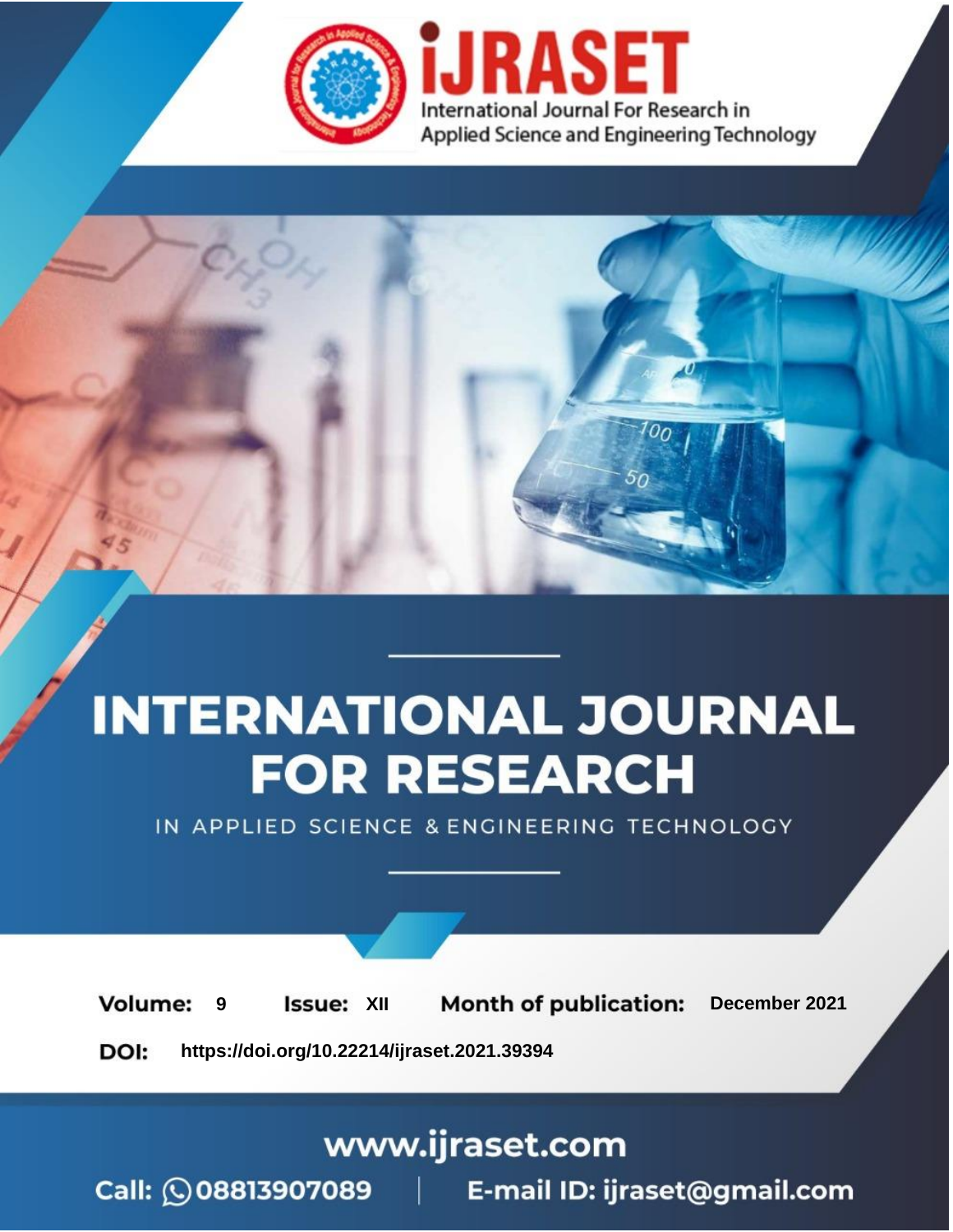



## **A Survey on Resource Management Techniques in Cloud Computing**

Kapil Tarey<sup>1</sup>, Vivek Shrivastava<sup>2</sup>

*1, 2International Institute of Professional Studies, DAVV, Indore (MP)*

*Abstract: Cloud computing refers to a computer environment in which traditional software systems, installations, and licensing concerns are replaced with comprehensive on demand," pay as you need" internet based services. In this scenario, many cloud customers can request multiple cloud resources at the same time. As a result, there should be a plan in place to ensure that resources must be prepared for the needy customer in proficient way in order complete their needs. In cloud computing systems, resource management is a critical and difficult issue. It must meet numerous service quality requirements and, as a result, reduce SLA violations. This paper survey different resource management technique for cloud infrastructures. Keywords: Cloud, Resource management and techniques.*

#### **I. INTRODUCTION**

Cloud computing is a technology in which numerous data applications, services, and infrastructures are maintained over the internet and central distant datacenters in order to supply necessities to customers. It enables users to utilize and deploy services and resources without the need for installation, and users may subscribe to different resources or access their files from any device with internet connection [2]. This model offers excellent computing facilities as well as ubiquitous, simple, on-demand resource access to its members. It configures a common set of computer resources, and these resources, including as services, networks, storage, applications, bandwidth, and infrastructures, may be allocated fast with right management techniques [5, 6]. The most fundamental element of cloud computing is that, rather of having personnel physical facilities, its subscribers and users may hire or rent resources from any cloud service provider [8]. Users must therefore pay for the services or resources that they have consumed.

Cloud computing enables customers to get resources in a flexible and dynamic manner. The most key challenge in resource management is defining the proper number of needed resources for allocation in order to meet users' demand while simultaneously reducing costs from the users' perspective and making the optimum use of resource usage from the service providers' viewpoint. Resource management is the collective effort of interprocess communication such as resource collection, distribution, and ondemand administration to ensure the system's functionality. Consideration of Service Level Agreement (SLA) during resource management is critical. SLAs are the elementary deal among cloud users and cloud service providers [14]. As Quality of Service, SLA also ensures several aspects such as performance, accessibility, trustworthiness, response time, security, and energy savings (QoS). Allocation of resources may be done in both a static and dynamic way, allowing resources to be used more efficiently. This allocation should not breach any SLAs and should also adhere to the QoS requirements. High energy use, excess or insufficient resource supply must not disrupt resource management [15]. The primary goal of resource management may differ for customers and service providers [17, 19]. The goal for users is to reduce operating and maintenance costs without owning physical systems, whereas the goal for cloud service providers is to earn profits through resource allocation and management. To achieve these goals, cloud customers must advise cloud service providers about whether resources will be assigned statically or dynamically [20]. This information will be intake for CSPs to assure the quantity and availability of resources. Because resource allocation for various applications may change, the cloud service provider will also be able to calculate or manage resource requirements based on application.

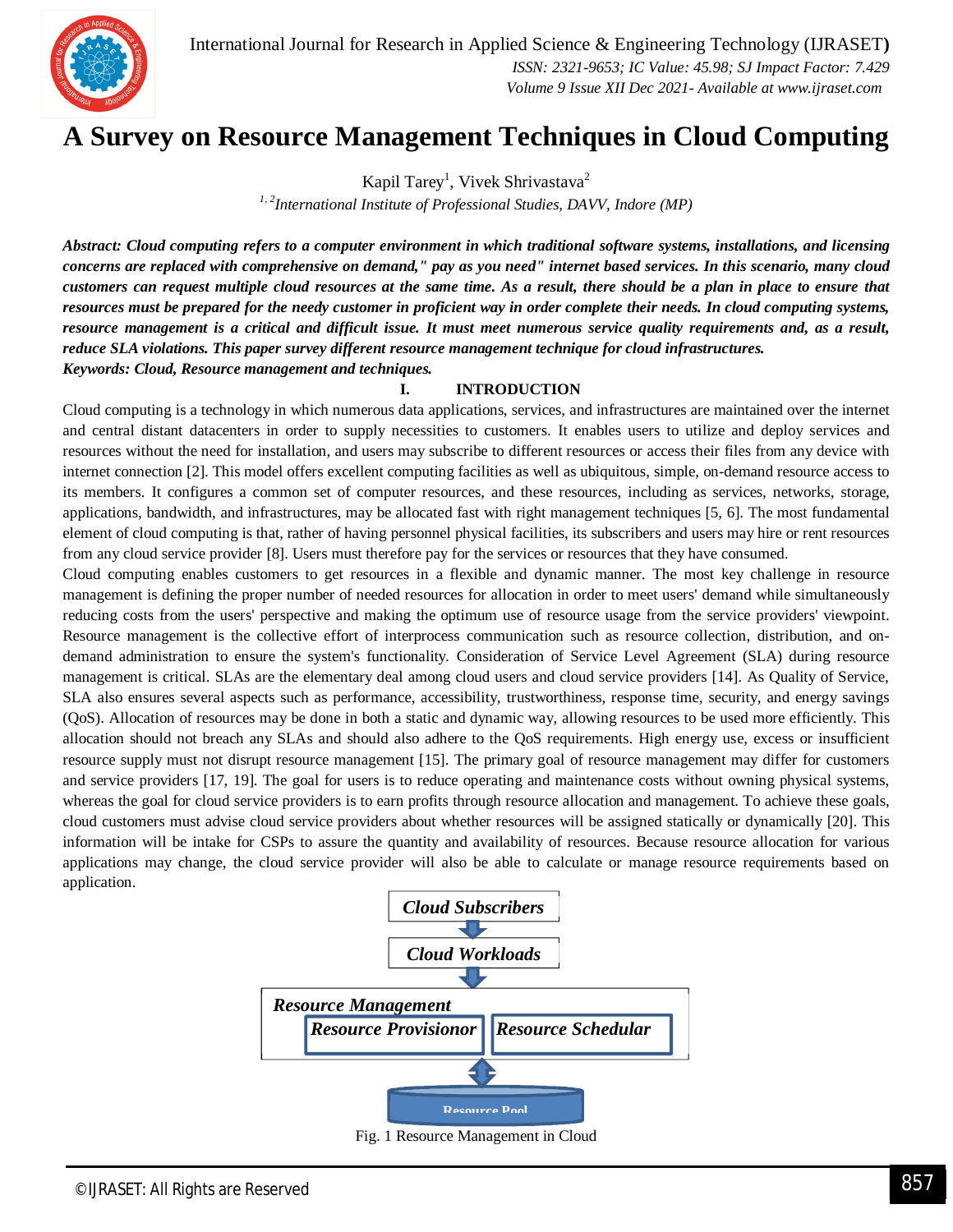

International Journal for Research in Applied Science & Engineering Technology (IJRASET**)**  *ISSN: 2321-9653; IC Value: 45.98; SJ Impact Factor: 7.429 Volume 9 Issue XII Dec 2021- Available at www.ijraset.com*

Resource management incudes transfer of jobs from their start to their execution and end. In the cloud, resource management works in steps. In first step, resource allocation identifies adequate resources for precise jobs on the basis of QoS requirements delivered by consumers, while resource planning plots and implements consumer jobs based on designated resources. Fig. 1 describes this process.

Remaining structure of paper contains: Section II that deals with resource allocation. Section III discusses resource allocation parameters. Section IV offers several resource management options. Section V compares several resource management approaches. Section VI contains the conclusion.

#### **II. VARIOUS RESOURCE ALLOCATION MECHANISMS**

Resource allocation may be categorized as follows based on the demands of the users and the type of requests/claims:

- *1) Fixed/Static Allocation:* Fixed/static allocation is best suited for effective allocation of requests/claims with predictable and typically static requests/workloads. The consumer anticipates their resource requirements and may enter into agreements with cloud service providers [22]. The cloud service provider then prepares the necessary resources ahead of the start of the service. Billing or charges for services are due in the form of set fees or on a monthly basis.
- *2) Dynamic/Active Allocation:* Dynamic/active allocation is useful when requests/claims are unexpected and may be altered, or when requests/workloads vary. In general, virtual devices may be quickly transferred by constructing new nodes in the cloud [23]. This cloud service provider may give more resources as needed and withdraw them when they are no longer required. For billing purposes, it mostly employs a "pay-as-you-go" approach.
- *3) User self-allocation:* It is similar to self-service in that consumers obtain resources from any cloud service provider via any web-based service/website. For this, the consumer must sign in with an account on the website. They can order or reserve desired resources/services for the appropriate period of time after entering into the website [24]. The consumer will be charged for that resource/service.

#### **III. PARAMETERS FOR RESOURCE ALLOCATION**

- *A.* In order to provide benefits to cloud users, costs must be kept to a minimum.
- *B.* Profit growth should be achieved by delivering benefits to the cloud service provider.
- *C.* In addition to low costs and large profits, the SLA parameter should be examined in such a way that its violation is minimized.
- *D.* Power or energy consumption may be excessive during resource management and provisioning according to VM placement and migration. As a result, guarantee of decreased power consumption or low energy absorption must be taken into account.
- *E.* If a VM or other service fails, the allocation should not be affected and the service should continue to be delivered.
- *F.* When completing a job, the resource provisioning approaches mentioned fundamentally take little time to reply.

#### **IV. RESOURCE MANAGEMENT APPROACHES**

Cloud resources may be used and managed more efficiently by using resource management and allocation. Datacenters employ a variety of resource management methodologies, including static and dynamic management. Each has its own set of advantages and disadvantages. Management techniques are used to enhance QoS parameters [1,3,5,13], reduce costs and optimise profits [17,21,24], improve response time [2], offer services even when there is a failure [11,14,15], and improve performance [21,24,25]. reduces SLA violations [20], effectively uses cloud assets [4,6,9,10,16,19,20,22,24], and reduces power consumption [7,21].

The overall process of resource management uses elementary taxonomy of resources in cloud as shown in Fig. 2.

According to previous research, minimizing execution time is a hot topic in cloud resource management. Management of appropriate resources to jobs is always a challenging task, and based on QoS requirements, recognizing the finest job and its resource combination is an significant research in the cloud.

When a workload is supplied to a resource management algorithm, it accesses the resource information, which comprises information related to all resources available at datacenters, and gathers scheduling result based on the job needs[16]. The resource management output is returned to the cloud customer via the algorithm. If the required resources are not available in line with the QoS requirement, the algorithm wishes to resubmit the workload as a SLA document with amended QoS criteria [18].

Various issues like resource distribution, ambiguity, and heterogeneity, are not addressed by classic resource management techniques. As a result, we can increase the effectiveness of services and applications of cloud by addressing these cloud environment aspects.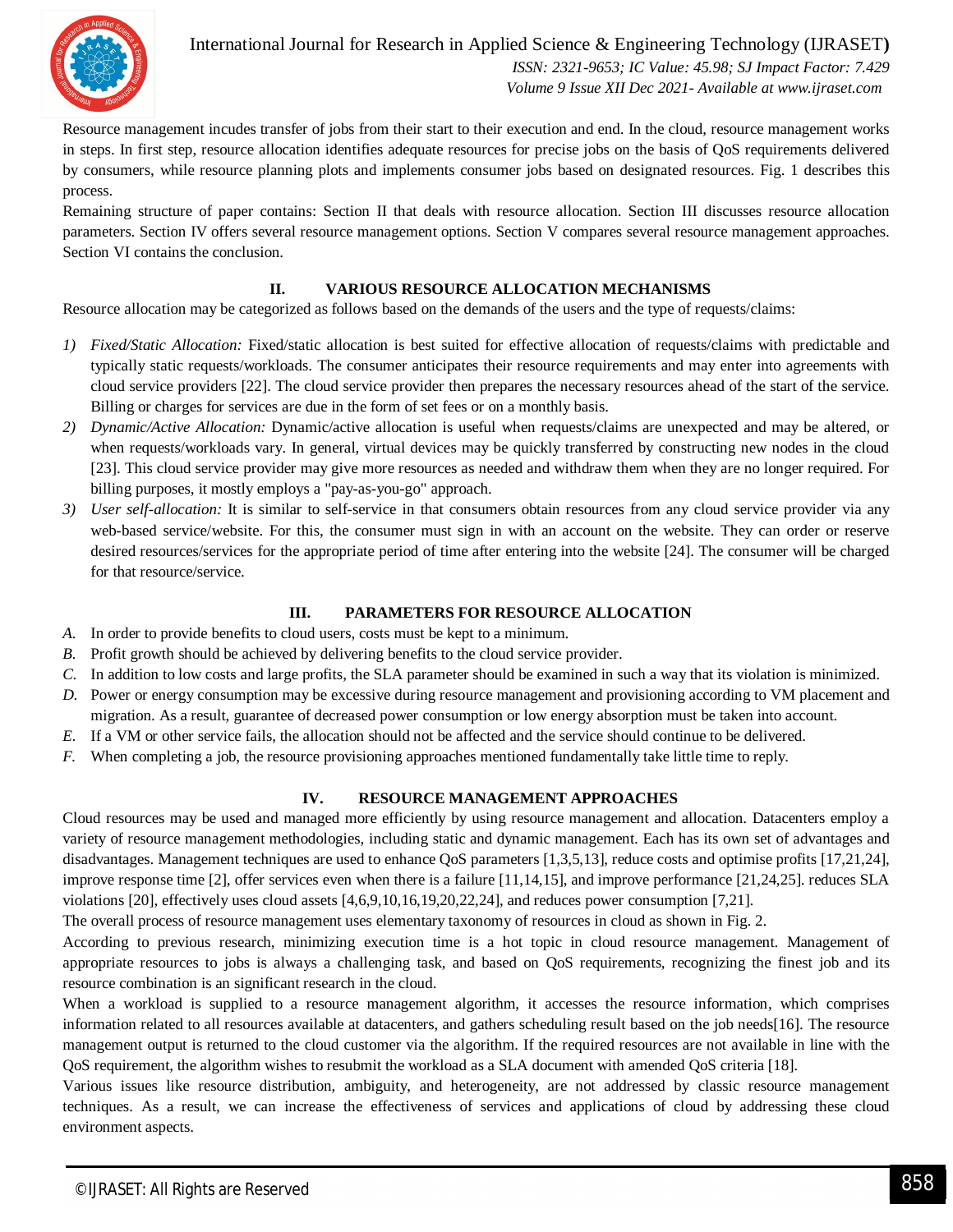

International Journal for Research in Applied Science & Engineering Technology (IJRASET**)**  *ISSN: 2321-9653; IC Value: 45.98; SJ Impact Factor: 7.429 Volume 9 Issue XII Dec 2021- Available at www.ijraset.com*

During management of resource their plotting, implementation and their observation can be performed. After resource management, comes resource management. To begin, the cloud consumer sends the task to be executed. Following that, jobs are mapped to appropriate resources depending on the quality of service criteria stated by the cloud customer. Quality of Service may include throughput, CPU, memory use, and so on are often evaluated for every customer in the cloud.

#### **V. SURVEY AND COMPARATIVE STUDY OF RESOURCE MANAGEMENT TECHNIQUES (RMT)**

Survey and comparison between RMTs is quite tough task due to multiple resource scheduling techniques and also there is lack of standards. Hence, evaluation and study of RMTs is noteworthy to discover the cost and performance effective resource scheduling algorithms. Following table shows the comparison of different RMTs found in literature studied for this paper.

| Resource Management         | <b>Application Used</b> | Specific purpose   | Management                 | Tool                | Challenges              |
|-----------------------------|-------------------------|--------------------|----------------------------|---------------------|-------------------------|
| Technique                   |                         | of mechanism       | Criteria                   | Used                |                         |
| <b>Bargaining Based RMT</b> | <b>Blend</b> of         | To increase user   | <b>Bid Density</b>         | Green Cloud         | Execution time is       |
|                             | workflows               | satisfaction       |                            | Simulator           | high                    |
| Compromised cost and        | Identical               | To forecast future | <b>Budget and deadline</b> | Cloudsim            | Not considered          |
| Time based RMT              | Workloads               | expense            |                            |                     | heterogeneous           |
|                             |                         |                    |                            |                     | workloads               |
| Dynamics and Adaptive       | Computing of            | To eliminate       | Revenue                    | Amazon EC2          | Lack of user            |
| based RMT                   | intensive               | running time and   | maximization               |                     | satisfaction            |
|                             | workloads               | price              |                            |                     |                         |
|                             |                         |                    |                            |                     |                         |
| <b>Resource Management</b>  |                         | Specific purpose   | Management                 | Tool                |                         |
| Technique                   | <b>Application Used</b> | of RMT             | Criteria                   | Used                | Challenges              |
| <b>Energy based RMT</b>     | Identical               | To reduce          | Execution time and         | Cloudsim            | Performance             |
|                             | Workloads               | execution time     | Power consumption          |                     | degradation             |
| Hybrid based RMT            | Fork and Join           | Minimize cost and  | <b>Execution</b> time      | Cloud based         | <b>Budget</b> increased |
|                             |                         | meet deadline      |                            | simulator           |                         |
| Nature inspired and Bio     | Computation             | Minimize           | Cost, makespan and         | Cloudsim            | Time complexity         |
| Inspired RMT                | workload                | makespan           | degree of imbalance        |                     | increased               |
|                             |                         | Efficiently        |                            |                     | Not for high data       |
| Deadline-driven RMT         | Scientific              | allocation of      | Reduces execution          | CloudAnalyst        | demanding               |
|                             | workloads               | resources          | time.                      |                     | applications            |
| Active provisioning in      | Dynamic                 | Service includes   | Cloud based                |                     | No real world           |
| many tenant RMT             | workloads               | multiple tenants   | simulation                 | Aneka               | testing                 |
|                             |                         | Flexibility and    |                            |                     |                         |
| Lightweight Approach        | Composite or            | resource           | <b>Elastic Application</b> | Test bed            | Not suitable for        |
| <b>RMT</b>                  | random workloads        | efficiency.        | Container                  |                     | web applications        |
|                             |                         | Quality of service | Able to improve the        | Java based          | Not able to run real    |
| Failure-aware RMT           | Hybrid workloads        | improved           | users' QoS                 | simulator           | experiments             |
|                             |                         |                    |                            |                     |                         |
| Resource Management         |                         | Specific purpose   | Management                 | Tool                |                         |
| Technique                   | <b>Application Used</b> | of RMT             | Criteria                   | Used                | Challenges              |
|                             |                         |                    |                            |                     | Only support for        |
| Profit based RMT            | Composite               | To fulfill SLA     | Processing time and        | Monte Carlo         | single tier             |
|                             | workloads               |                    | communication cost         | Simulator           | applications            |
|                             |                         | To reduce          |                            |                     |                         |
|                             |                         | processing time    |                            | Java based          | Cost/SLA is not         |
| Priority based RMT          | Composite service       |                    | Priority and               |                     |                         |
|                             | applications            | and improved       | processing time            | simulator           | considered              |
|                             |                         | revenue            |                            |                     |                         |
|                             |                         |                    | Improve data               |                     |                         |
|                             | Deadline                |                    | transfer,                  | Java based discrete | Performance             |
| Time based RMT              | constrained             | To meet deadline   | computational cost         | time simulation     | degrade                 |
|                             | workload                |                    | and network                |                     |                         |
|                             |                         |                    | bandwidth                  |                     |                         |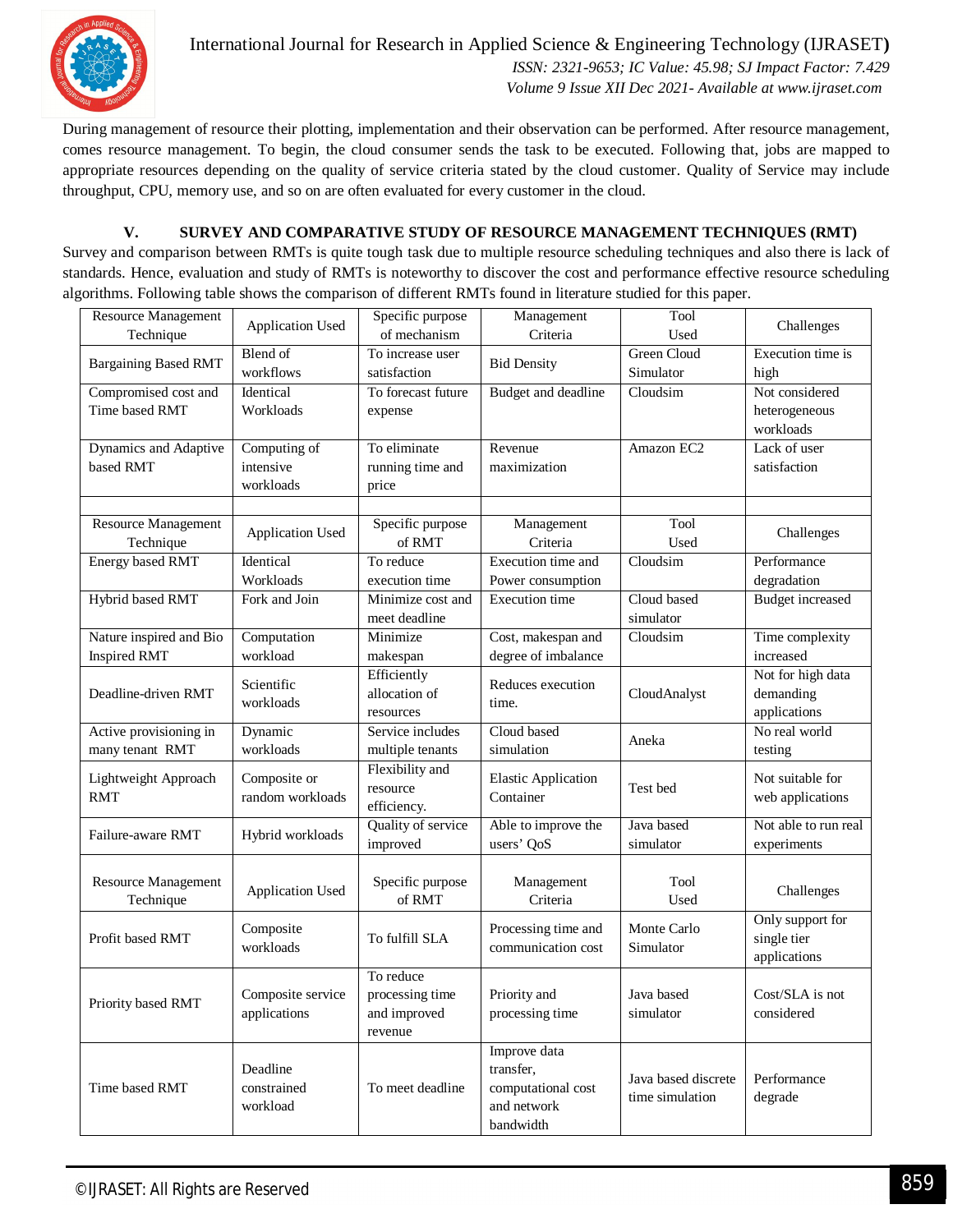

International Journal for Research in Applied Science & Engineering Technology (IJRASET**)**

 *ISSN: 2321-9653; IC Value: 45.98; SJ Impact Factor: 7.429 Volume 9 Issue XII Dec 2021- Available at www.ijraset.com*

#### **VI. CONCLUSION**

The results of this research study have been examined in different of methods, including resource categorization and resource scheduling evolution. It is also difficult to determine the appropriate workload-to-resource mapping without an effective resource provisioning strategy.

The following facts can be deduced:

- *1*) If resources are booked in advance, the cost of the given cloud service may be decreased.
- *2)* A comparison and valuation of RMTs in the cloud can help to preference the scheduling algorithm based on the job's QoS essentials.
- *3)* Allocating resources depending on workload type (homogeneous or heterogeneous) might increase resource usage.

The appropriate matching between workload and resource can greatly boost performance. It is difficult for providers to precisely determine the quantity of resources necessary for a particular task. We think that this survey will be useful to researchers of cloud resources scheduling.

#### **REFERENCES**

- [1] Almuqati, M. T. (2021). Challenges in the cloud computing model of resource management issues such as service level agreements and services models. International Journal of Software Innovation, 9(3), 42–51. https://doi.org/10.4018/ijsi.2021070103
- [2] Bittencourt, L. F., Senna, C. R., & Madeira, E. R. (2018). Scheduling service workflows for cost optimization in hybrid clouds. 2018 International Conference on Network and Service Management. https://doi.org/10.1109/cnsm.2010.5691241
- [3] Budgen, D., & Brereton, P. (2020). Performing systematic literature reviews in software engineering. Proceedings of the 28th International Conference on Software Engineering. https://doi.org/10.1145/1134285.1134500
- [4] Calheiros, R. N., & Buyya, R. (2018). Cost-effective provisioning and scheduling of deadline-constrained applications in hybrid clouds. Web Information Systems Engineering - WISE 2012, 171–184. https://doi.org/10.1007/978-3-642-35063-4\_13
- [5] Govindarajan, K., Kumar, V. S., & Somasundaram, T. S. (2017). A distributed cloud resource management framework for high-performance computing (HPC) applications. 2016 Eighth International Conference on Advanced Computing (ICoAC). https://doi.org/10.1109/icoac.2017.7951735
- [6] Guan Le, Ke Xu, & Junde Song. (2017). Dynamic Resource Provisioning and scheduling with deadline constraint in Elastic Cloud. 2017 International Conference on Service Sciences (ICSS). https://doi.org/10.1109/icss.2017.18
- [7] Hwang, J., & Wood, T. (2018). Adaptive Dynamic Priority Scheduling for virtual desktop infrastructures. 2012 IEEE 20th International Workshop on Quality of Service. https://doi.org/10.1109/iwqos.2012.6245988
- [8] Lakkadwala, P., & Kanungo, P. (2018). Memory utilization techniques for cloud resource management in cloud computing environment: A survey. 2018 4th International Conference on Computing Communication and Automation (ICCCA). https://doi.org/10.1109/ccaa.2018.8777457
- [9] Netjinda, N., Sirinaovakul, B., & Achalakul, T. (2016). Cost optimization in cloud provisioning using particle swarm optimization. 2016 9th International Conference on Electrical Engineering/Electronics, Computer, Telecommunications and Information Technology. https://doi.org/10.1109/ecticon.2016.6254298
- [10] Nishant, K., Sharma, P., Krishna, V., Gupta, C., Singh, K. P., Nitin, & Rastogi, R. (2017). Load balancing of nodes in cloud using ant colony optimization. 2017 UKSim 14th International Conference on Computer Modelling and Simulation. https://doi.org/10.1109/uksim.2017.11
- [11] V. A. (2013). A survey on various resource allocation policies in cloud computing environment. International Journal of Research in Engineering and Technology, 02(05), 760–763. https://doi.org/10.15623/ijret.2013.0205005
- [12] Pandey, S., Wu, L., Guru, S. M., & Buyya, R. (2010). A particle swarm optimization-based heuristic for scheduling workflow applications in cloud computing environments. 2010 24th IEEE International Conference on Advanced Information Networking and Applications. https://doi.org/10.1109/aina.2010.31
- [13] Pawar, C. S., & Wagh, R. B. (2017). Priority based dynamic resource allocation in cloud computing with modified waiting queue. 2017 International Conference on Intelligent Systems and Signal Processing (ISSP). https://doi.org/10.1109/issp.2017.6526925
- [14] Prodan, R., Wieczorek, M., & Fard, H. M. (2019). Double auction-based scheduling of scientific applications in distributed grid and Cloud Environments. Journal of Grid Computing, 9(4), 531–548. https://doi.org/10.1007/s10723-011-9196-x
- [15] Rahman, M., Hassan, R., Ranjan, R., & Buyya, R. (2019). Adaptive workflow scheduling for Dynamic Grid and cloud computing environment. Concurrency and Computation: Practice and Experience, 25(13), 1816–1842. https://doi.org/10.1002/cpe.3003
- [16] Raju, R., Babukarthik, R. G., Chandramohan, D., Dhavachelvan, P., & Vengattaraman, T. (2018). Minimizing the makespan using hybrid algorithm for cloud computing. 2018 3rd IEEE International Advance Computing Conference (IACC). https://doi.org/10.1109/iadcc.2018.6514356
- [17] Salehi, M. A., Javadi, B., & Buyya, R. (2020). Performance analysis of preemption-aware scheduling in multi-cluster grid environments. Algorithms and Architectures for Parallel Processing, 419–432. https://doi.org/10.1007/978-3-642-24650-0\_36
- [18] Singh, S., & Chana, I. (2016). A survey on resource scheduling in Cloud computing: Issues and challenges. Journal of Grid Computing, 14(2), 217–264. https://doi.org/10.1007/s10723-015-9359-2
- [19] Singh, S., & Chana, I. (2016). Energy Based Efficient Resource Scheduling: A step towards green computing. International Journal of Energy, Information and Communications, 5(2), 35–52. https://doi.org/10.14257/ijeic.2016.5.2.03
- [20] Van den Bossche, R., Vanmechelen, K., & Broeckhove, J. (2018). Cost-efficient scheduling heuristics for deadline constrained workloads on hybrid clouds. 2018 IEEE Third International Conference on Cloud Computing Technology and Science. https://doi.org/10.1109/cloudcom.2011.50
- [21] Verma, A., & Kaushal, S. (2019). Budget constrained priority based genetic algorithm for workflow scheduling in cloud. Fifth International Conference on Advances in Recent Technologies in Communication and Computing (ARTCom 2013). https://doi.org/10.1049/cp.2019.2206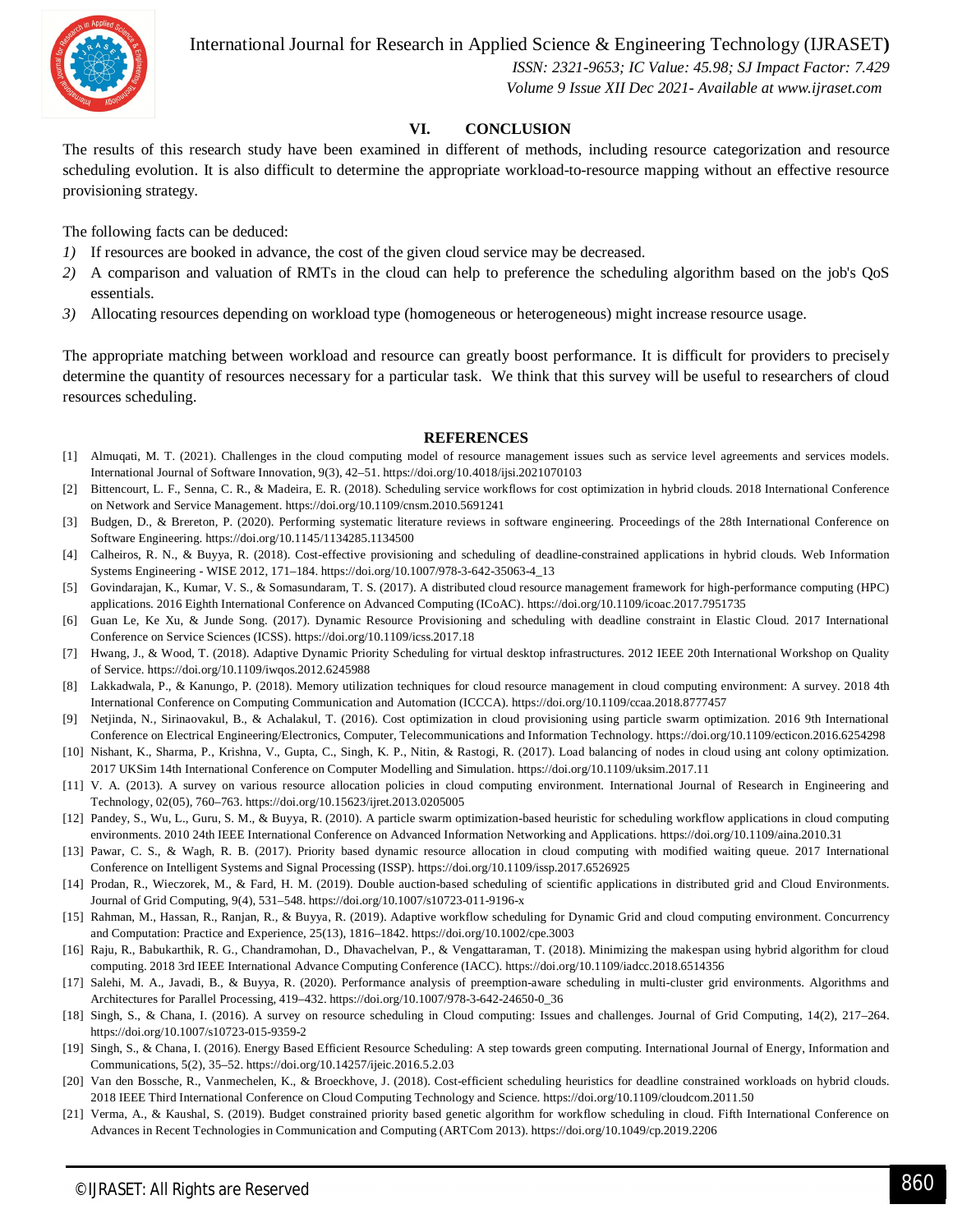### International Journal for Research in Applied Science & Engineering Technology (IJRASET**)**



 *ISSN: 2321-9653; IC Value: 45.98; SJ Impact Factor: 7.429*

 *Volume 9 Issue XII Dec 2021- Available at www.ijraset.com*

- [22] Wu, L., Garg, S. K., & Buyya, R. (2011). SLA-based resource allocation for software as a service provider (SAAS) in cloud computing environments. 2011 11th IEEE/ACM International Symposium on Cluster, Cloud and Grid Computing. https://doi.org/10.1109/ccgrid.2011.51
- [23] Yang, Z., Yin, C., & Liu, Y. (2011). A cost-based resource scheduling paradigm in cloud computing. 2011 12th International Conference on Parallel and Distributed Computing, Applications and Technologies. https://doi.org/10.1109/pdcat.2011.1
- [24] Yassa, S., Chelouah, R., Kadima, H., & Granado, B. (2017). Multi-objective approach for energy-aware workflow scheduling in cloud computing environments. The Scientific World Journal, 2013, 1–13. https://doi.org/10.1155/2013/350934
- [25] Zhang, Y., & Xu, K. (2020). A survey of resource management in Cloud and edge computing. Network Management in Cloud and Edge Computing, 15–32. https://doi.org/10.1007/978-981-15-0138-8\_2